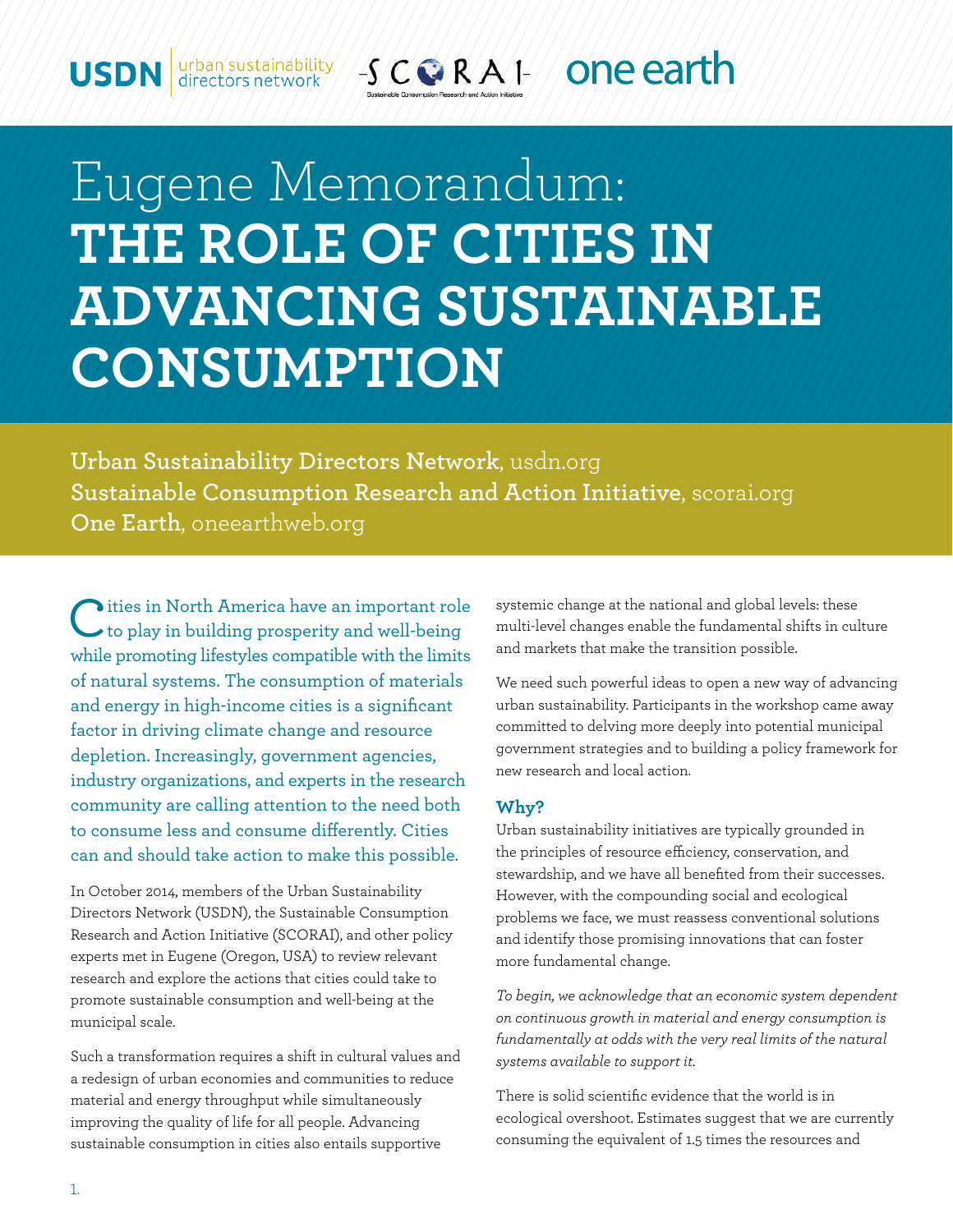energy our planet can sustainably produce. Our expanding global economy brings with it a growing ecological deficit as the market fails to capture the true cost of such growth. Climate change, environmental degradation, and resource depletion are symptoms of an economic system living beyond its means; we may already have entered an era of uneconomic growth in which the (largely unaccounted) costs exceed the readily measured benefits.

#### *We cannot look to technology advances alone to solve our problems.*

In a world with a growing population and expanding consumption aspirations, sustainable or "green" technologies are not sufficient to "decouple" the economy from our supporting ecosystems. Efficiency gains cannot offset growing demand and instead lead to further expansion in production and consumption, creating a vicious cycle. The International Energy Agency concludes that efficiency gains in isolation will not sufficiently reduce resource-depletion rates. The transition toward a renewable economy requires absolute reductions in demand.

Rising expectations worldwide create an additional challenge: *current North American consumption levels cannot be replicated on a global scale or even maintained*  *in North America.* Any meaningful discussion of changing consumption has to address fair sharing of the world's ecological and economic output and advance solutions that reverse growing inequality. There is widespread recognition that the relatively wealthy are consuming far more than their share, while others are left without even the basics.

There are indications that new ways of understanding prosperity are emerging. Public opinion in the United States supports the notion that we would be better off if there were less overall consumption and greater equality. There is increasing evidence that more material wealth over a certain threshold adds little to happiness, and may actually undermine well-being. Some young people are rejecting high-impact suburban lifestyles to adopt lower impact ways of living. New forms of ownership and exchange, often aided by technology, are appearing in cities across the world with growing interest in sharing, borrowing, renting, and repairing. New business models and enterprises are developing to reflect longer-term social interests. The continuous economic growth paradigm itself is increasingly being challenged; other social and ecological indicators that are superior to per capita gross domestic product (GDP) as measures of general well-being are being proposed.

## **Guiding Principles for Local Actions**

#### **1. ENVISION PROSPERITY AS A HOLISTIC, INTEGRATED CONCEPT**

 Real prosperity supports individual, social, and ecological dimensions of wellbeing. Aggregate well-being should be the goal of progress in the pursuit of social and economic development. That means satisfying basic needs—food, shelter, mobility, security, education, and health—while also ensuring true personal and community development ("development" implies getting "better" and not just, or even, getting "bigger"). There are real biophysical limits to growth and we must advance human prosperity within these limits.

#### **2. COMMIT TO EQUITY AND SOCIAL INCLUSION**

 Highly unequal societies are not sustainable. By committing to sustainability with social justice we also commit to equity in designing projects and policies and in evaluating progress. Municipalities should support alternatives that provide households of all income levels with better ways to meet their needs, freeing up time and resources for the things that really matter: connections with family and friends, access to nature and recreation, community volunteerism, building memories, and acquiring new skills.

### **Signatories\***

#### **David Allaway**

Program and Policy Analyst, Oregon Department of Environmental Quality

#### **Anna Awimbo** Director of Collaborative Communities Program, Center for a New American Dream

**Je!rey Barber** Executive Director, Integrative Strategies Forum

**Tom Bowerman** Project Director, Policy Interactive

**Halina Brown** Professor of Environmental Science and Policy, Clark University

**Tiy Chung** Fulbright Scholar, Clark University

**Maurie Cohen** Associate Professor of Sustainability Studies, New Jersey Institute of Technology

**Rosemary Cooper** Senior Associate, One Earth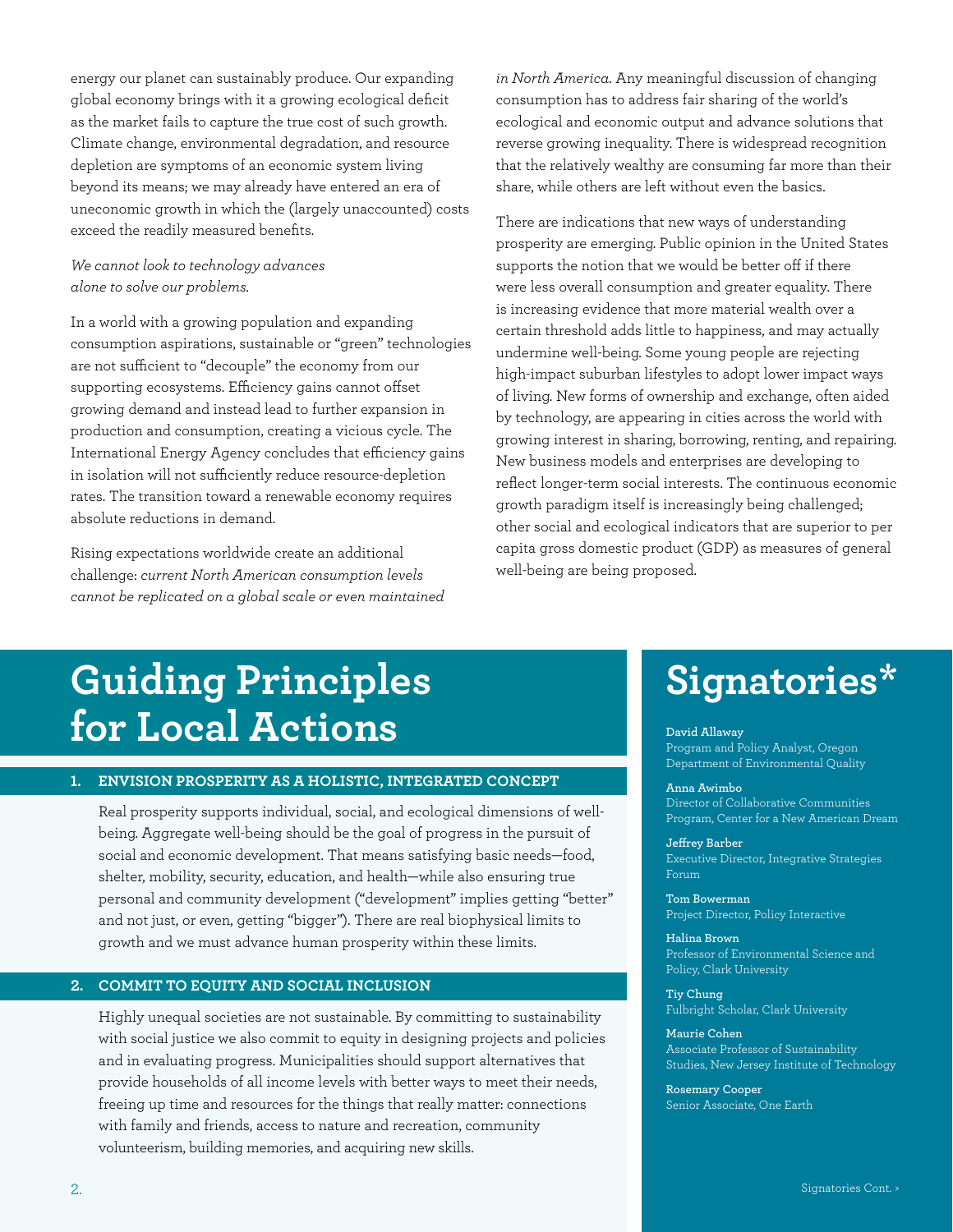#### **3. ENHANCE SOCIAL CAPITAL AND RESILIENCE**

As cities build toward more compact, cohesive, and livable communities, urban form must align with more collaborative patterns of human interaction, including consumption. People living in close proximity have more opportunities to share idle resources, to launch small-scale commercial ventures, and to build community engagement and cohesion. Sustainable urban form fosters both informal and commercial exchange, augments social capital, and builds stronger neighborhood networks and resilience in the process.

#### **4. ADVANCE SUSTAINABLE LOCAL ECONOMIES**

A strong and diverse local economy promotes human well-being by providing a cushion against global financial shocks, responding to new business opportunities and emerging needs, strengthening local communities, and creating novel livelihoods. Consumers are becoming more interested in access to goods and services than in personal ownership. This trend opens new opportunities for locally-based, service-oriented businesses. Cities should focus on creating incentives for building thriving local economies and on removing perverse incentives that undermine them.

#### **5. KEEP THE BIG PICTURE IN MIND AND WORK TOWARD THE LONG TERM**

Adopting a systems approach enables us to target our efforts at the appropriate level (macro, meso, micro) and takes advantage of interactions across scales. We consider the interconnectedness and interdependence of systems, both short- and long-term effects, and the local and global consequences of our actions. Cities can focus on integrated programs and actions that lead strategically toward more sustainable consumption patterns in the short and long run.

#### **6. COLLABORATE WITH DIVERSE PARTNERS TO TAKE ACTION AND LEADERSHIP**

 Advancing sustainable consumption requires interaction and engagement across sectors (public, private, civil society, academia, media, and communities) to co-create and take action together. Cities can facilitate connections among people, sectors, and activities to catalyze change.

#### **7. EXPERIMENT AND LEARN**

 Advancing sustainable consumption in cities requires a commitment to sharing lessons on effective initiatives, monitoring and evaluating approaches, learning from mistakes, and embracing emergence and the unexpected. Cities benefit from engaging and consulting with the research community to gain from its insights.

#### **8. SET GOALS AND MEASURE**

 Learning and progress over time is supported by clear goals and measures that indicate whether our actions are moving us forward. GDP per capita is an inadequate measure of human well-being. New indices must be developed and deployed to evaluate progress and to choose among alternative policies and projects.

**Shannon Davis** Environmental Scientist, United States Environmental Protection Agency (Region 9)

**Lindsey Foltz** Equity and Human Rights Analyst, City of Eugene (Oregon)

**James Goldstein** Senior Fellow, Tellus Institute

**Neal Gorenflo** Co-founder, Shareable

**Cynthia Isenhour** Assistant Professor of Anthropology, University of Maine

**McKenzie Jones** Community Sustainability Specialist, City of Flagstaff (Arizona)

**Leslie Kochan** Waste Reduction Specialist, Oregon Department of Environmental Quality

**Dean Kubani** Director, Office of Sustainability and the Environment, City of Santa Monica (California)

**Judith Layzer** Professor of Environmental Policy, Massachusetts Institute of Technology

**Lisa Lin** Sustainability Manager, City of Houston (Texas)

**Matt McRae** Climate and Energy Analyst, City of Eugene (Oregon)

**Liza Meyer** Special Projects Manager, Office of Sustainability, City of San Antonio (Texas)

**Nils Moe** Managing Director, Urban Sustainability Directors Network

**Jennie Moore** Director, Sustainable Development and Environmental Stewardship, British Columbia Institute of Technology

**Steven Moore** Professor of Architecture and Planning, University of Texas-Austin

**Terry Moore** Planning Director, ECONorthwest

**Brenda Nations** Sustainability Coordinator, Iowa City (Iowa)

**Leslie Ng** Sustainability Specialist, City of Vancouver (British Columbia)

**Lauren Norris** Residential Sustainability Outreach Coordinator, City of Portland (Oregon)

**Babe O'Sullivan** Sustainability Liaison, City of Eugene (Oregon)